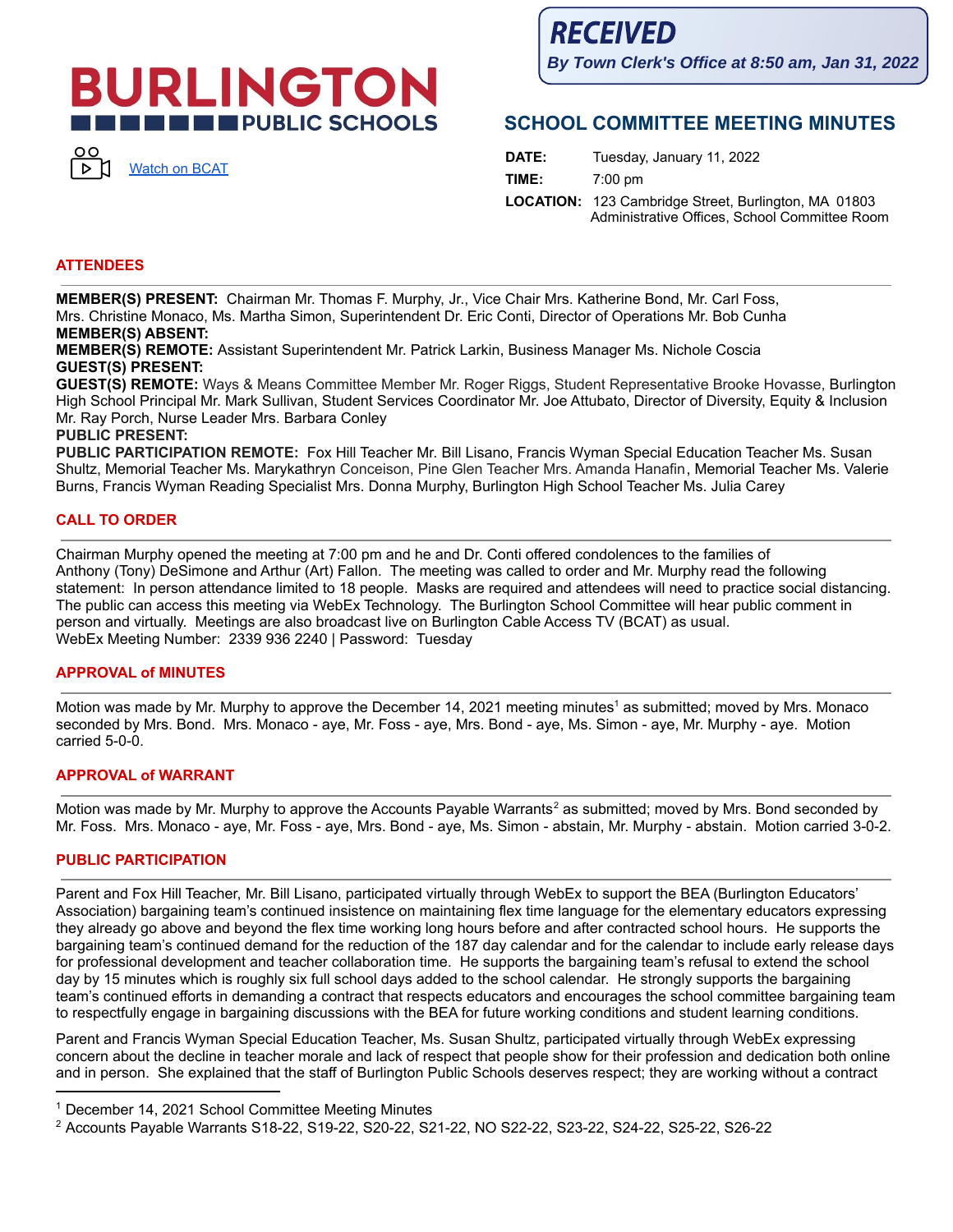**BURLINGTON THE THE PUBLIC SCHOOLS** 

**DATE:** Tuesday, January 11, 2022 **PAGE:** 2

and have given it their all under the circumstances and often at the expense of their own finances, emotions, safety and more. She strongly feels they deserve a fair contract in order to maintain the highly qualified teachers currently on staff and to recruit quality teachers in the future. She encourages the community to demonstrate appreciation for the teachers and nurses by urging the school committee to make a commitment to getting a fair contract signed.

Memorial Teacher, Ms. Marykathryn Conceison, participated virtually through WebEx to support the BEA bargaining team's effort to negotiate a fair contract that shows respect for the time and dedication Burlington educators put in every single day. She explained that flex time is a time where teachers have professional discretion over when and how they use part of the non-student-facing contracted hours. She explained that the success of the educational system has relied on teachers working well beyond contracted hours and provided specific examples of ways Burlington teachers are successfully serving students and families. Children deserve learning conditions where they are physically and emotionally safe and where they are heard and respected so they can learn. Teachers need to be heard and respected and have what is needed to be able to teach. She thanked the community for continued support and asked that they reach out to the school committee in support of the BEA's stand for a fair contract.

Pine Glen Teacher, Mrs. Amanda Hanafin, participated virtually through WebEx to support the BEA bargaining team and encourage the school committee to respectfully negotiate for a fair and equitable contract. She further explained flex time; Burlington teachers are contractually obligated to work 65 minutes outside of the student school day at the elementary level (aside from the 15 minutes before and after the student start and end time) and have flexibility with how they use that time. She is concerned about the elimination of flex time in their contract as she feels they will lose their professional discretion in how they see fit to use their time to best serve students. They are not asking for more time, just to keep the time they currently have built in the contract at the elementary level.

Memorial Teacher, Ms. Valerie Burns, participated virtually through WebEx to express how proud she is to work with talented and committed teachers who go above and beyond for their students. They are doing all that is asked of them no matter how many hours it takes; last year, students were taught remotely, hybrid, and in-person and they made sure it was as fun and engaging as possible. Teachers are facing exhaustion, burnout, and mental health issues as they struggle to keep going to fulfill student needs. Flex time is important to collaborate/consult with guidance, special education, or ELL for student needs and prepare for the next day's instruction. Everyday she sees teachers supporting students and making them feel valued and safe. She wants to see teachers supported and valued and is encouraging the school committee to continue to listen to the BEA bargaining team for a fair contract.

Francis Wyman Reading Specialist, Mrs. Donna Murphy, participated virtually through WebEx and explained that she has been on prior BEA negotiation teams and most recently in March 2020 when the world changed. She expressed her frustration with the agreement that was settled at that time noting teachers were made to feel like they were being unreasonable even though some issues were still unresolved. With over 35 years of teaching experience and certifications, she is made to feel ashamed for being at the top end of the salary scale and asking for a fair contract.

Burlington High School Teacher, Ms. Julia Carey, participated virtually through WebEx to express her frustration with the three minute limit on public participation and thought a common courtesy of an extension should be allowed.

In closing public participation, Ms. Simon commented that it is difficult to negotiate with teachers unions as it is their job to support the teachers and support the town, students and families; and those interests don't always align. Emotions and stakes are higher because of the pandemic we're living through; it's been a long time and it's not over. We will continue to negotiate in good faith with the bargaining team.

#### **INFORMATION / REPORTS**

#### **A. Subcommittee**

#### **SEPAC**

Mrs. Monaco provided an update on behalf of SEPAC. They are holding the next caregiver chat on January 24th at 6:30 pm. It is for caregivers of children with special needs to talk about anything and everything. WebEx meeting link may be found on their [website](http://burlingtonsepac.org/calendar-of-events) or on their Facebook page [@burlingtonsepac](https://www.facebook.com/burlingtonsepac/).

#### **Transportation**

Mrs. Bond provided an update from the December meeting. They discussed many items in regards to reducing the amount of cars in town including a parent ridesharing app for afterschool activities to help get children to and from activities they would not normally be able to participate in. Drivers would need to be CORI'd. Discussions will continue so everyone feels safe but we do want to support students and parents for afterschool enrichment activities.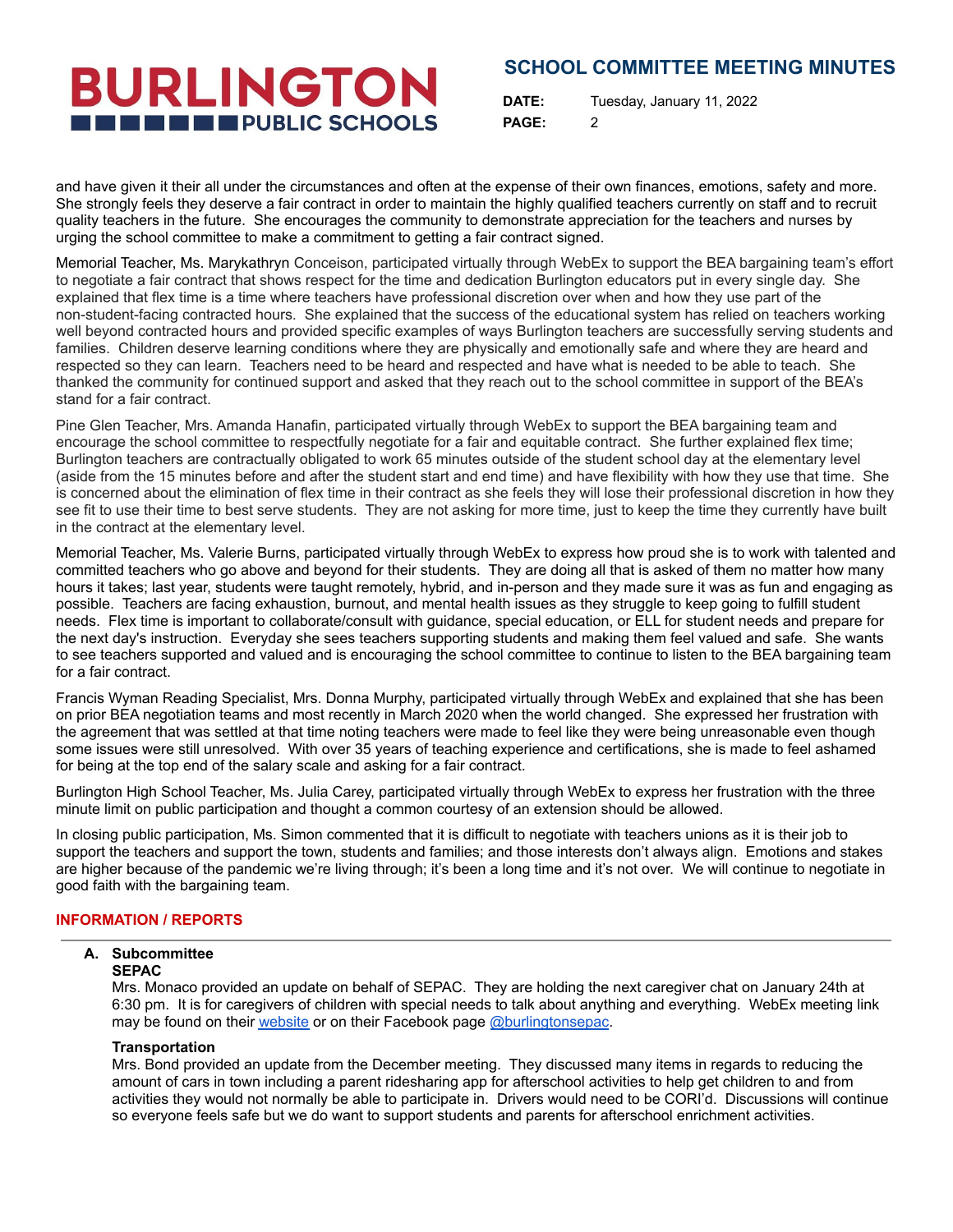# **BURLINGTON THE ENDIRECT PUBLIC SCHOOLS**

### **SCHOOL COMMITTEE MEETING MINUTES**

**DATE:** Tuesday, January 11, 2022 **PAGE:** 3

#### **Diversity, Equity, & Inclusion**

Mr. Foss provided an update from the January 5th meeting. Committee is in the process of reviewing town documents in the view of diversity, equity and inclusion. They will be meeting with Town Clerk, Ms. Amy Warfield and Human Resources Director, Mrs. Joanne Faust next week to further discussions and ask more questions.

#### **ELPAC**

Ms. Simon reported that January 3rd's meeting had to be canceled. The next meeting is scheduled for March 14th at 6:00 pm at Marshall Simonds Middle School.

#### **Congratulations**

Ms. Simon offered congratulations to Burlington High School senior Isabella Gill, as the Poetry Out Loud winner. She also offered congratulations to Burlington High School junior, Rithikh Prakash, who won the Boys' Cross-Country All-Scholastics for both the Boston Herald and the Boston Globe. ([BCAT News Story 1/21/22](https://bcattv.org/rithikh-prakash-of-red-devil-track-named-boston-globe-d2-athlete-of-the-year/)) Congratulations to the Burlington High School Boys' Cross-Country team who won the 2021 MIAA Division II State Championship this fall. Ms. Simon thanked the staff, teachers, and coaches who are helping make these experiences happen for our students both in and outside of the classrooms.

#### **B. Ways & Means**

Mr. Riggs had no new information to report, but Dr. Conti confirmed the subcommittee meeting on January 12th at 6:00 pm to review Warrant Articles #11 and #12 (Fox Hill Feasibility studies) and the full Ways & Means meeting on January 19th at 7:00 pm.

#### **C. Student Representative**

Brooke Hovasse reported that they have not had time to meet due to the recent COVID outbreaks, but the sophomores were able to have two fundraisers which made \$275. They will have a plenary meeting next week (first one since September) where they will all get together and talk about what is going on with all the grades.

#### **LEARNING**

#### **BHS Program of Studies 2022/2023 - First Reading**

Dr. Conti opened by introducing Mr. Mark Sullivan and Mr. Joe Attubato to review the proposed BHS 2022/2023 Program of Studies<sup>3</sup>. As this is a first reading, the Committee should take this item under advisement and vote on it at the next meeting. Mr. Sullivan opened by thanking all the department heads and teachers involved to meet the interests and needs of our students. He then explained the proposed new courses:

- Literature and Society (foundation-level course) for students in special education programming in grades 11 & 12
- Two new computer sciences courses: Data with Python and Data Visualization in grades 11 & 12
- Three semester-based classes for 9th graders to give them an opportunity to explore a variety program of studies instead of full year classes: Studio Art, Creating with Code, and Introduction to Business

Mr. Sullivan further explained that the Music Department is making some adjustments to the marching band. Previously, if you were in the marching band, you had to take the course during the school day. The Music Department is no longer making that a requirement allowing flexibility for student athletes or other extracurricular activities. For students in 9th grade, the Health Department will continue to offer PE classes and are hoping to add back in the Wellness class for freshmen as well. 10th graders still take PE and a Wellness class. Juniors and Seniors can begin to sign up for a variety of health classes to meet their requirements including Nutrition in Today's World, Wellness 2, and Introduction to Sports Medicine. In the past, these were offered to seniors only, but juniors will be able to sign up to get the senior health requirement out of the way to free them up for some different class offerings their senior year. Based on student feedback, Mr. Sullivan explained that Modern America would be replaced by a US Government semester course.

Mr. Attubato reiterated the semester course offerings for incoming freshmen to expand interests for those undecided on a direction. He further explained that honors versions to courses that already exist have been added: Italian Food, Culture & Cuisine, Music Theory & Composition, and Introduction to Guitar. Mr. Attubato noted that the social studies and english departments are adjusting how students are graded to foster skills and values and encourage students to take intellectual risks. The Social Studies department is piloting a grade floor program in which students will not receive a mark that is lower than a 50%. Students will be encouraged to improve their mark on assignments through revision or resubmission.

<sup>3</sup> BHS 2022/2023 Program of Studies - Proposed New Courses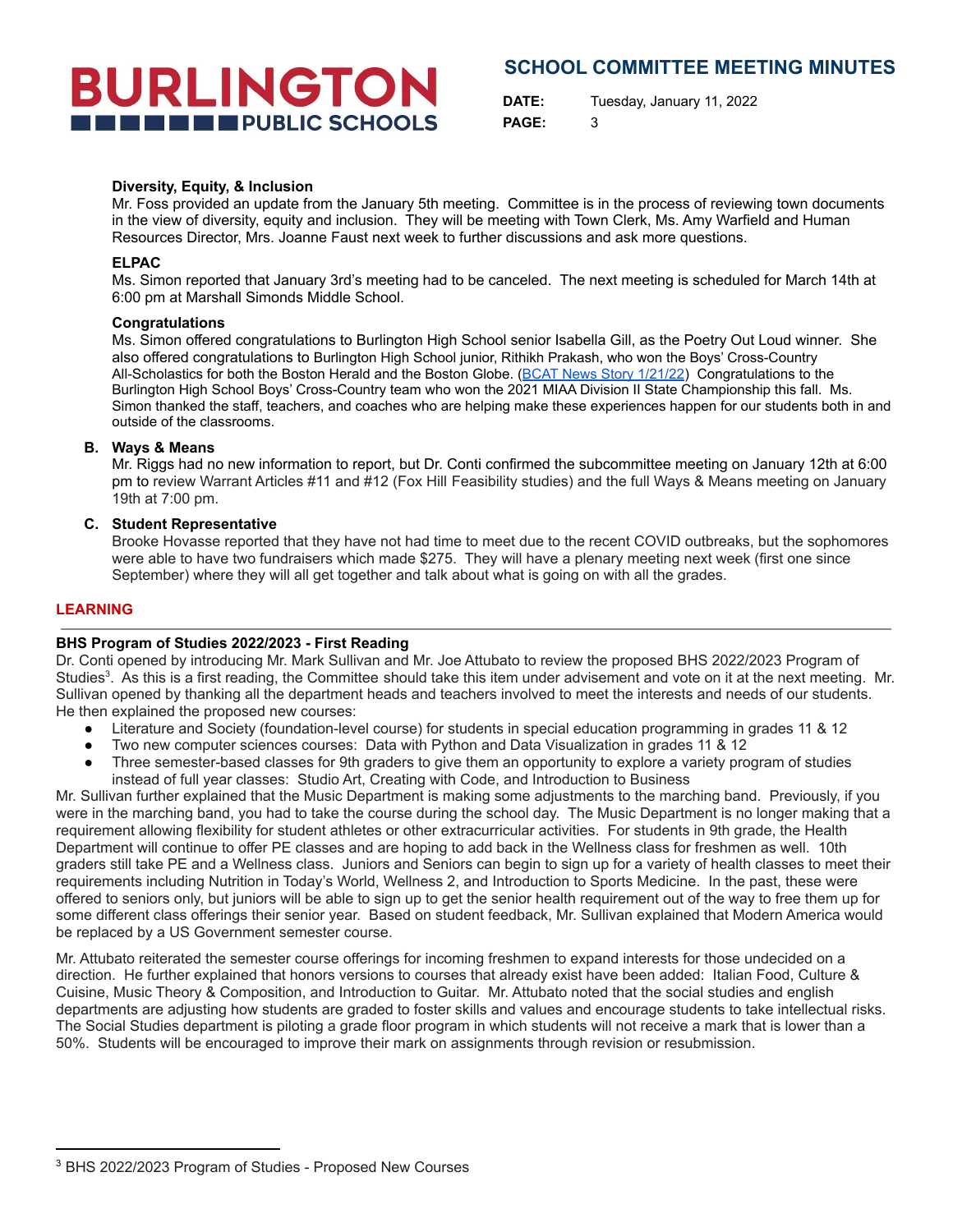**BURLINGTON THE EXECUTIVE PUBLIC SCHOOLS** 

**DATE:** Tuesday, January 11, 2022 **PAGE:** 4

The English Department will use the following proposed rubric for assessments:

| <b>Exceeding Expectations</b> | A- (90%)     | A(93%)             | $A + (97%)$ | 100% |
|-------------------------------|--------------|--------------------|-------------|------|
| <b>Meeting Expectations</b>   | $B - (80\%)$ | B (83%)            | $B + (88%)$ |      |
| Approaching Expectations      | $C - (70%)$  | C(73%)             | $C+ (77%)$  |      |
| Not Yet                       | $D - (60\%)$ | D(63%)             | $D+ (67%)$  |      |
| Insufficient Evidence         | F(50%)       | No Submission (0%) |             |      |

Mr. Attubato explained that the Intern Program that is offered to seniors in their 4th quarter will remain the same as in years past; there was just some verbiage changed in the program of studies. The Dual Enrollment classes are a great program for both teachers and students. For teachers, staff get dual certification meaning they are high school teachers and adjunct professors at Middlesex Community College. For students, they can take the course for both high school and college credit. The cost per credit is \$92. Classes include: Psychology, Computer Science, Latin, and two new classes (US Government and AP Spanish). Mr. Attubato provided an update on MCAS Graduation Requirements. For current seniors, DESE has allowed the class to use MCAS approved appropriate courses which means they don't need to take and pass a test, they just need to be in an appropriate course. Current juniors do not need to take a science MCAS; they do need to take an approved MCAS science course. Juniors do need to take the MCAS english and math tests. Then for sophomores and beyond, it is pre-COVID, so they will need to take math, english, and science MCAS tests.

Dr. Conti recalled for school committee members that last year Shereen Tyrrell discussed the National Science Foundation grant she had written and achieved on behalf of Burlington High School for the computer science classes and confirmed with Mr. Sullivan that the new Data Visualization class is part of that grant. Ms. Simon was appreciative to the school administration for modifying and adjusting classes not only required by the state but also based on student interests and trying new things. In reviewing the program of studies, Ms. Simon commented that it reminded her that the Student Handbook for the high school will also be reviewed later in the year. Updates were made last year, but there are still some school committee policies that we need to take a closer look at under the categories of bullying and sexual harassment.

### **EQUITY**

#### **A. Equity Audit - Update**

Mr. Ray Porch discussed how we have secured the firm and we are in the final stages of scheduling. The audit process will begin at the end of this month. He is excited to work with this firm as they are educators who have a wealth of experience at every level in conducting these types of examinations. Once the timeline is finalized, he will be reaching out to community focus groups to initiate conversations. In terms of our DEI student advisory group, we have one more information session planned, and they have all been well attended. Mr. Porch expressed how he and Mr. Larkin are thrilled to work with this group of students who pay close attention to everything that's happening around them and who bring exceptional leadership to the table. They are close to finalizing the committee of students who will represent the students of Burlington in the DEI work in leadership roles.

#### **B. Let's Talk About It - Update**

Mr. Ray Porch announced that the next Let's Talk About It session is tomorrow night, January 12 at 7:00 pm and invited all to attend as a place to have constructive conversation and try to problem solve in a coordinated effort. Link to register is on the district [website](https://www.burlingtonpublicschools.org/district/lets_talk_about_it_sessions).

### **CULTURE + RELATIONSHIPS / THRIVING**

#### **A. COVID Update - Possible mitigation and protocol changes**

Dr. Conti opened by thanking our Nurse Leader, Mrs. Barbara Conley and nursing staff as well as Director of Public Health, Mrs. Susan Lumenello as it has been a challenging couple of weeks. We will be modifying some of the protocols that we are currently using now because some of the protocols were designed for a different variant in a different time and are not necessarily effective or sustainable. He reviewed two key terms that are often confused:

- **Isolation** Refers to someone who has been confirmed to have COVID
- **Quarantine** Refers to someone who is a close contact of someone who has been confirmed to have COVID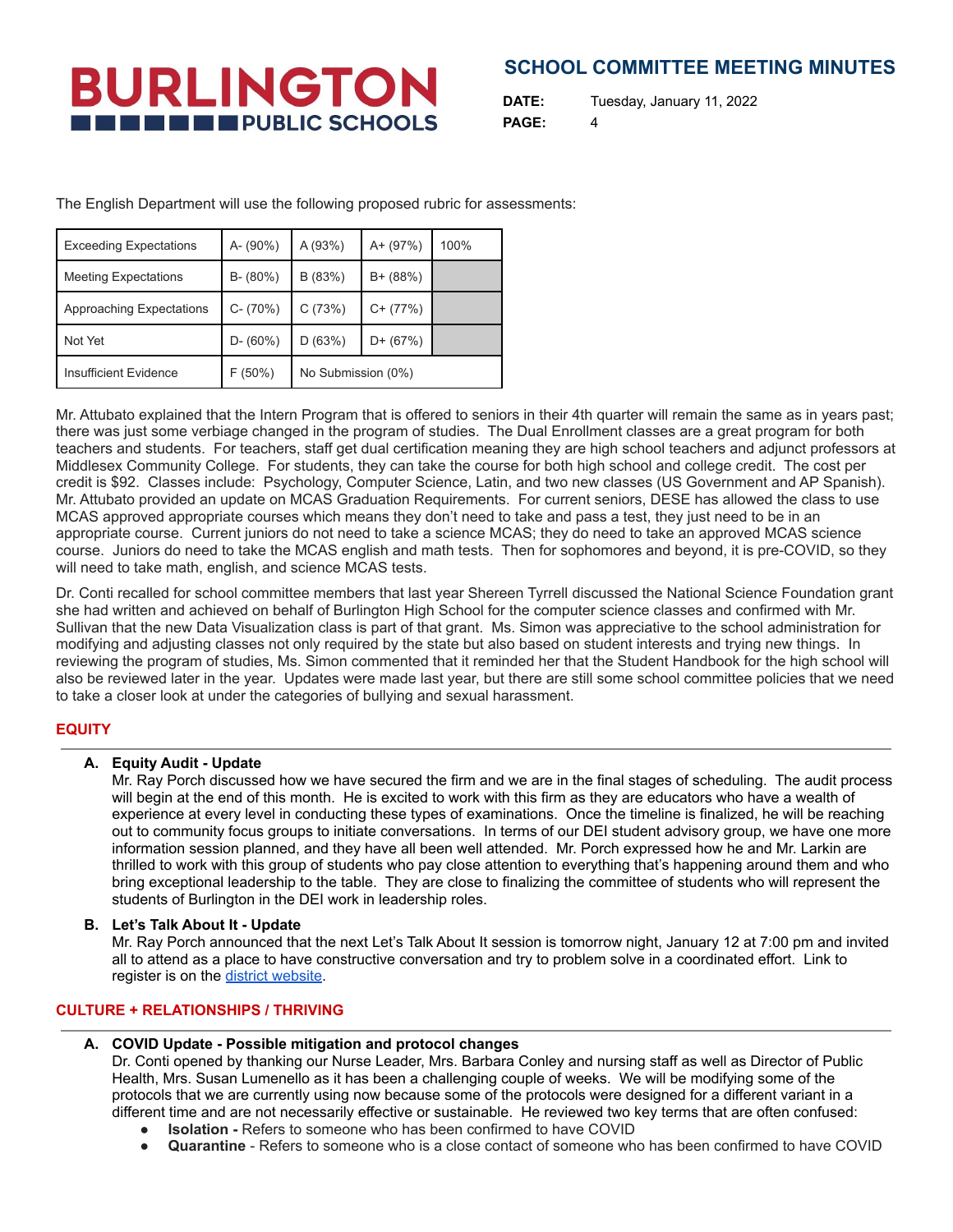**BURLINGTON IN EXECUTIVE PUBLIC SCHOOLS** 

**DATE:** Tuesday, January 11, 2022 **PAGE:** 5

**FACTS:** We returned to school on Tuesday, January 4th and had school on Tuesday, Wednesday, Thursday with a snow day on Friday, January 7th. For the week of January 3rd student absences were 519, 540, and 599 respectively; staff absences were 55, 79, and 86. For Monday and Tuesday this week, student absences were 472 and 490 respectively; staff absences were 52 and 50. For positive COVID cases the week of January 3rd, we had 190 cases and 60 of those were staff. For positive COVID cases so far for the week of January 10th, we have 95 cases and 19 staff.

**Definition of Fully Vaccinated:** Dr. Conti explained that there are two definitions of fully vaccinated. DESE's definition of fully vaccinated does not include a booster; CDC's definition of fully vaccinated does include a booster within 6 months of your 2nd shot. We believe in the near future, the two definitions will come together, but at this time when DESE says fully vaccinated, it is different from CDC.

Dr. Conti noted there are two DESE guidelines that are out of our control:

- 1. The Department of Elementary and Secondary Education is not allowing remote learning as an option.
- 2. The Department of Elementary and Secondary Education has extended its mandate that masks be worn in schools through **February 28, 2022**.

**Test & Stay and Contact Tracing:** Dr. Conti reviewed the modifications to the Test & Stay program. Test & Stay is linked to contact tracing. Contact tracing works with a limited number of cases to contact trace. When there are 190 new cases, contact tracing is impossible to do accurately; and therefore, the test and stay program becomes problematic. We want to modify the two, not eliminate, to make them more manageable. In working with the Board of Health, they felt that the test and stay was initiated too soon and may have contributed to an increased number of positive cases. Test & Stay will be initiated on Day 6, and we will also begin contact trace at 3 feet which should reduce the number of close contacts to make the Test & Stay program more viable. Dr. Conti reviewed key points in the following K-12 Burlington Protocols as determined by the CDC and DESE Guidance which is posted on the [district](https://www.burlingtonpublicschools.org/district/covid-19_clinics__reports____protocols/covid_update_and_new_protocols_1_12_22) [website](https://www.burlingtonpublicschools.org/district/covid-19_clinics__reports____protocols/covid_update_and_new_protocols_1_12_22) and will be in effect on **January 12th:**

| <b>Scenario</b>                                                                                 | Column <sub>1</sub><br><b>My Child is Vaccinated</b>                                                                                                                                                                                                                                                                                                                                                                                                | Column <sub>2</sub><br>My Child is Unvaccinated                                                                                                                                                                                                                                                                                                                                                                                                     |  |
|-------------------------------------------------------------------------------------------------|-----------------------------------------------------------------------------------------------------------------------------------------------------------------------------------------------------------------------------------------------------------------------------------------------------------------------------------------------------------------------------------------------------------------------------------------------------|-----------------------------------------------------------------------------------------------------------------------------------------------------------------------------------------------------------------------------------------------------------------------------------------------------------------------------------------------------------------------------------------------------------------------------------------------------|--|
|                                                                                                 | My Child is Vaccinated - Current DESE definition<br>fully vaccinated is defined as two-weeks following<br>the completion of the Pfizer or Moderna series or<br>two-weeks following a single dose of<br>Johnson & Johnson's Janssen vaccine.                                                                                                                                                                                                         | My Child Unvaccinated - Does not meet the<br>current DESE definition for fully vaccinated in<br>Column 1.                                                                                                                                                                                                                                                                                                                                           |  |
| My child has a fever of<br>100 degrees or higher or<br>meets the criteria for COVID<br>testing. | Stays home from school until fever free without<br>fever reducing medication for at least 24 hours and<br>a negative COVID test.                                                                                                                                                                                                                                                                                                                    | Stays home from school until fever free without<br>fever reducing medication for at least 24 hours<br>and a negative COVID test.                                                                                                                                                                                                                                                                                                                    |  |
| My child goes to school<br>feeling well and does not feel<br>well during the day.*              | Rapid tested if consent is on file and dismissed.<br>If positive, isolation for 5 days and return to school<br>on day 6 followed by 5 days of strict masking as<br>long as symptoms have significantly improved.<br>Note: If a student can't adhere to strict masking for<br>5 days then they should stay home for 10 days.                                                                                                                         | Rapid tested if consent is on file and dismissed.<br>If positive, isolation for 5 days and return to<br>school on day 6 followed by 5 days of strict<br>masking as long as symptoms have significantly<br>improved. Note: If a student can't adhere to strict<br>masking for 5 days then they should stay home<br>for 10 days.                                                                                                                      |  |
| A student in my child's class<br>tests positive.                                                | In Burlington Public Schools classrooms, we are<br>spacing students at least three feet apart which is<br>the distance that the Department of Elementary and<br>Secondary Education indicates is necessary for an<br>individual to not be considered a close contact.<br>However, because the current transmission rate is<br>so high, we caution all individuals in a classroom<br>where there was a positive individual to watch for<br>symptoms. | In Burlington Public Schools classrooms, we are<br>spacing students at least three feet apart which is<br>the distance that the Department of Elementary<br>and Secondary Education indicates is necessary<br>for an individual to not be considered a close<br>contact. However, because the current<br>transmission rate is so high, we caution all<br>individuals in a classroom where there was a<br>positive individual to watch for symptoms. |  |
| Chart continued on page 6                                                                       |                                                                                                                                                                                                                                                                                                                                                                                                                                                     |                                                                                                                                                                                                                                                                                                                                                                                                                                                     |  |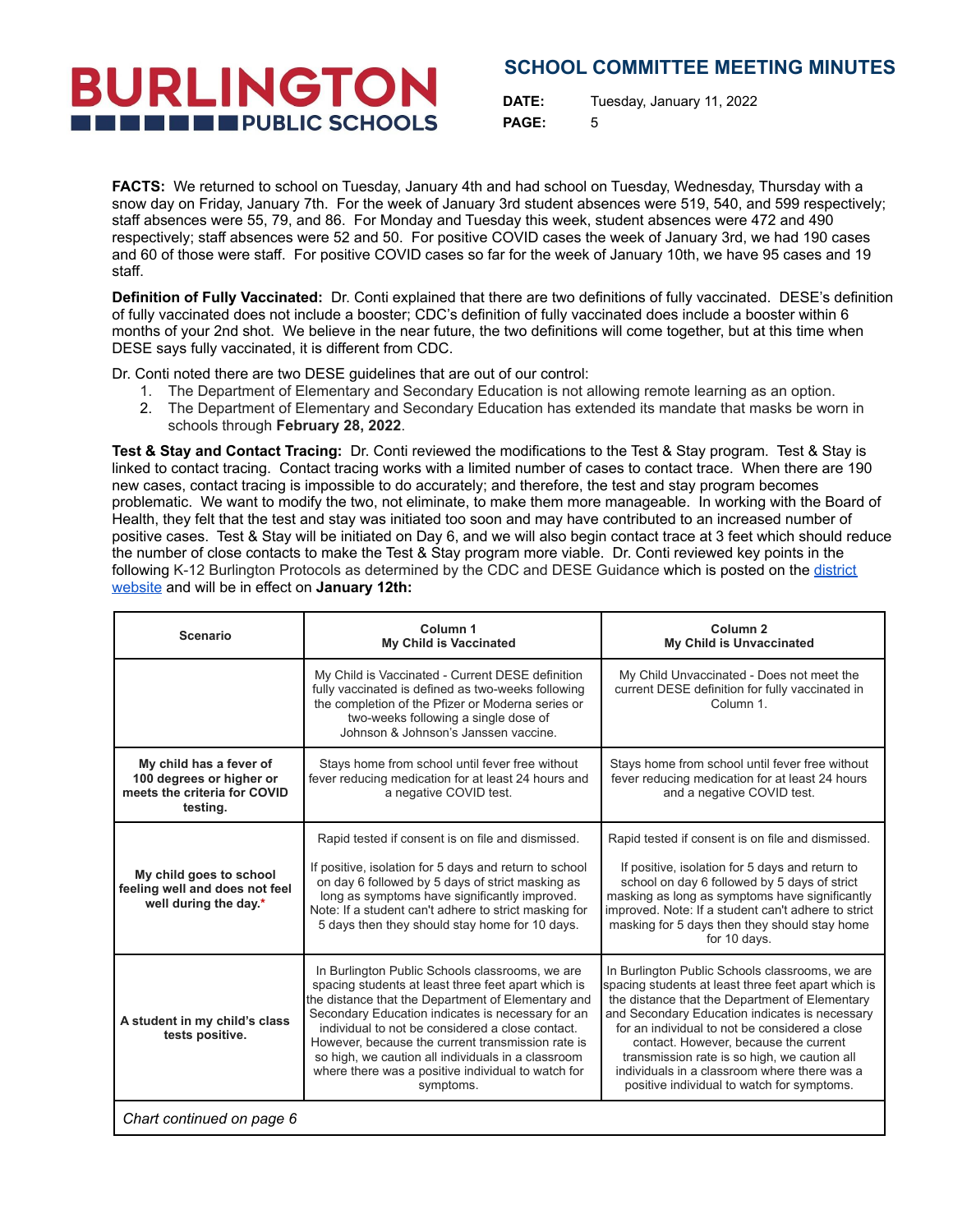# **BURLINGTON THE ENDIREGAL PUBLIC SCHOOLS**

## **SCHOOL COMMITTEE MEETING MINUTES**

**DATE:** Tuesday, January 11, 2022 **PAGE:** 6

| <b>Scenario</b>                                                                                             | Column <sub>1</sub><br><b>My Child is Vaccinated</b>                                                                                                                                                                                                                                                                                                                                                                                          | Column <sub>2</sub><br>My Child is Unvaccinated                                                                                                                                                                                                                                                                                                                                                                                               |  |
|-------------------------------------------------------------------------------------------------------------|-----------------------------------------------------------------------------------------------------------------------------------------------------------------------------------------------------------------------------------------------------------------------------------------------------------------------------------------------------------------------------------------------------------------------------------------------|-----------------------------------------------------------------------------------------------------------------------------------------------------------------------------------------------------------------------------------------------------------------------------------------------------------------------------------------------------------------------------------------------------------------------------------------------|--|
| A student in my child's class<br>does not feel well and my<br>child is determined to be a<br>close contact. | Continue to come to school and continue the daily<br>symptom checker                                                                                                                                                                                                                                                                                                                                                                          | If determined to be a close contact, students are<br>placed in quarantine for 5 days, students can test<br>on Day 6 at school (with consent) at home, or at<br>a medical facility. Positive initiates isolation.<br>Negative, return to school.                                                                                                                                                                                               |  |
| Someone in my home is<br>positive for COVID.                                                                | If there are no symptoms, students can attend<br>school in a mask.                                                                                                                                                                                                                                                                                                                                                                            | Student stays home in quarantine. This student's<br>quarantine period does not start until the isolation<br>period ends for the positive member of the<br>household. Quarantine is five days followed by 5<br>days of strict masking. Students test on Day 6 at<br>school (with consent) at home, or at a medical<br>facility. Positive, begins isolation. Negative, return<br>to school.                                                     |  |
| My child has a mild symptom<br>- like nasal congestion - fits in<br>the one symptom category.               | Student attends school in a mask and is tested for<br>COVID if consent is on file. If there is no consent,<br>then the student would need to go home for 5 days<br>and could return to school on day 6 followed by 5<br>days of strict masking as long as symptoms have<br>resolved.<br>Note: If a student can't adhere to strict masking for 5<br>days or is not eligible to be vaccinated (BECC), then<br>they would stay home for 10 days. | Student attends school in a mask and is tested<br>for COVID if consent is on file. If there is no<br>consent, then the student would need to go home<br>for 5 days and could return to school on day 6<br>followed by 5 days of strict masking as long as<br>symptoms have resolved.<br>Note: If a student can't adhere to strict masking<br>for 5 days or is not eligible to be vaccinated<br>(BECC), then they would stay home for 10 days. |  |
| My child has a sore throat -<br>fits into the one symptom<br>category that requires staying<br>home.        | Student stays home. Test for Strep throat and<br>COVID.                                                                                                                                                                                                                                                                                                                                                                                       | Student stays home. Test for Strep throat and<br>COVID.                                                                                                                                                                                                                                                                                                                                                                                       |  |

If families have other specific situations that they think should be included in the chart or if they have questions on these scenarios, please send them to [covidconcerns@bpsk12.org](mailto:covidconcerns@bpsk12.org)**.**

#### **\*Protocol Changes**

- Positive BECC students should isolate for 10 days.
- Test and Stay can be utilized for quarantined students after Day 5. If negative, return to school with no additional days of testing - If positive, isolate for 5 days with a return with strict mask wearing on Day 6. Without strict mask wearing the student will need to remain out of school for another 5 days for a total of 10 days.
- Fully vaccinated staff can return on Day 6 of isolation if fever free and symptoms have significantly improved.

**Counting the days in isolation or quarantine:** The day you begin developing symptoms or test positive (whichever comes first) is technically not included in the five-day isolation period. It is Day 0. The same is true for a close contact in reference to the day they were in contact with someone who is positive with COVID. That day is Day 0. **Example:** I was exposed or tested positive on January 1st. My Day 1 is Jan 2 and my Day 6 is Jan 7th**.**

**Rapid Antigen Test Kits:** Dr. Conti explained that we want to utilize more testing and if we are going to require testing, we need to provide that testing to staff and families. The state has allowed districts to purchase tests using the state bid; however, we would have to purchase one pallet of tests (which is about 9,000) and the cost would be roughly \$90,000. He further explained that we would likely see more tests readily available from the state in the not too far future; but if we were to purchase a pallet, it would bridge the gap until the state is able to provide. See discussion on page 7.

**CDC Guidelines:** Mr. Larkin clarified that we are going by CDC guidelines. The CDC guidelines equate quarantine with a close contact. A quarantined individual can come back on day 6 and the CDC recommends (but does not require) a test. We are going to provide that test in school. If the student tests positive, we will keep them out for the full 10 days. For isolation with a positive Covid case, the CDC says out for 5 days and return on day 6; and they currently do not recommend a test.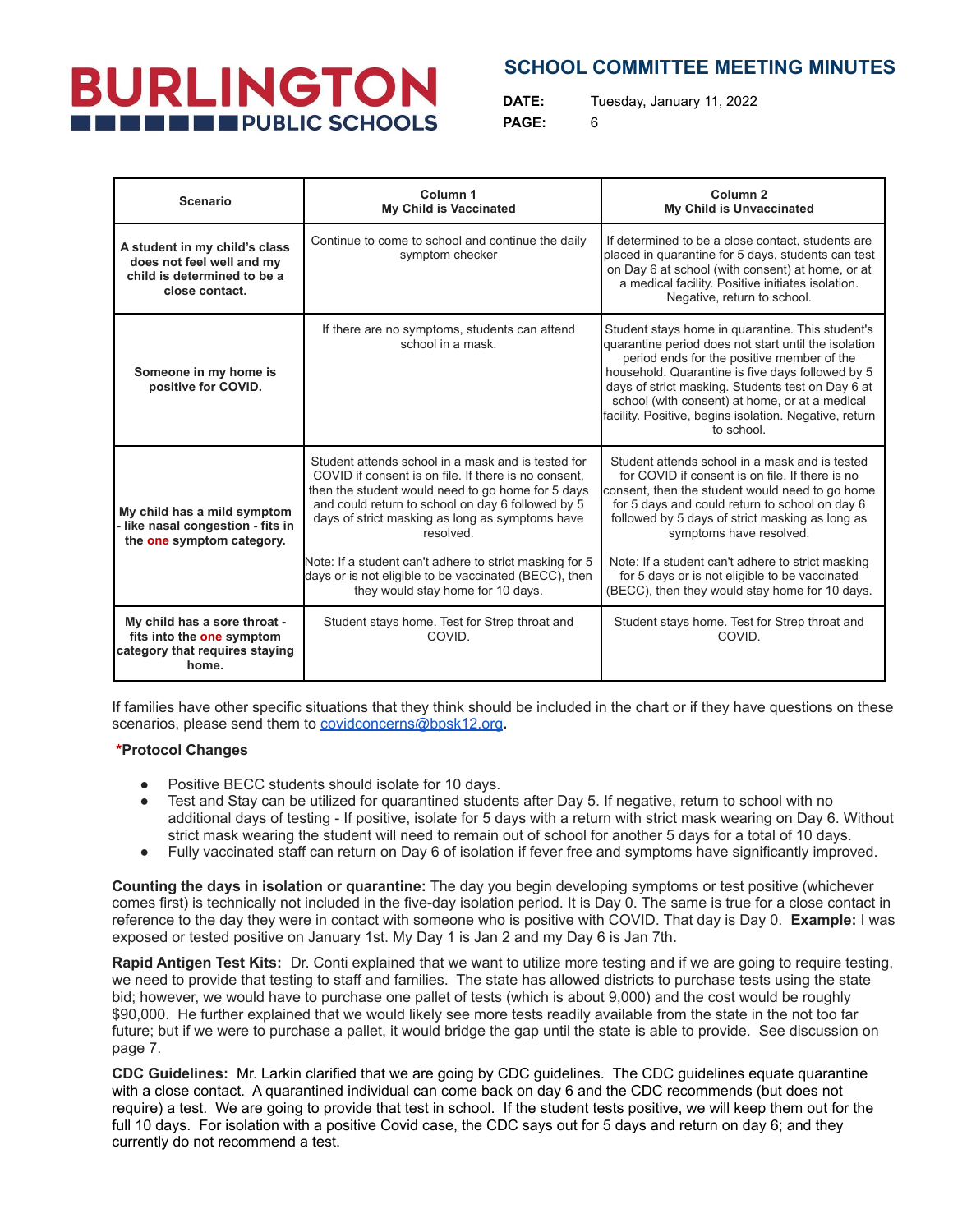**DATE:** Tuesday, January 11, 2022 **PAGE:** 7

**Discussion:** Mrs. Monaco received several questions from parents, but many were answered in the chart provided and posted on the district [website](https://www.burlingtonpublicschools.org/district/covid-19_clinics__reports____protocols/covid_update_and_new_protocols_1_12_22). In response to anyone who has had Covid recently, Nurse Leader Mrs. Barbara Conley replied that currently they would not have to be retested for 90 days. Mr. Larkin confirmed that we will continue to notify close contacts by email; close contacts by DESE definition is 3 feet or under and we will err on the side of caution if there is some uncertainty. In response to Mrs. Monaco's question about emails sent to classes for notification of positive cases, Mr. Larkin was informed by Susan Lumenello today that everyone, at this point, should consider themselves a close contact (depending on vaccination status) as there are many cases that are unreported. Mr. Foss commented that after reviewing the information a couple times and having the chart, it all makes sense and agrees that the current situation is unsustainable. In response to Mr. Foss's clarification about Test & Stay, Dr. Conti explained that we are delaying Test & Stay until Day 6 because the student, at that point, would either have developed symptoms or not have any symptoms. We felt we were sending students back to class too soon who could potentially still be shedding the virus. With it being very difficult to get test kits, Mr. Foss is in support of the idea to buy a pallet full of tests to make them available to families. He feels it would go a long way to encourage testing at home to lessen the burden at schools. In response to Ms. Simon's suggestion for parent volunteers in some capacity, Dr. Conti said it will be discussed; the next couple weeks will be challenging, but hopefully we will start to see a decline. Dr. Conti reiterated that we are using the DESE guideline for close contacts as well as the definition of fully vaccinated.

Dr. Conti explained that because we don't feel like we can ask all families equitably to home test, we feel at some point, we have to provide the tests. Mr. Cunha has reached out to the companies that were on the state procurement list and commented one company looked promising with the quickest response and availability; minimum purchase is one pallet which is 4,640 boxes or 9,280 tests (2 tests per box) for roughly \$81,600. Dr. Conti knows it is a lot of money, but feels it is a tool we need in the short term to help manage the bridge and support families. In response to Mrs. Monaco's question about family and staff distribution, Mr. Cunha responded that each student would receive 2.54 tests; if handed out to students and staff, each would receive 1.9. In response to Mrs. Monaco's question with regards to leftover COVID money to use for purchasing kits, Dr. Conti explained that money has been allocated and we would need to rewrite the grant if we wanted to use the funds for the kits. Ms. Simon supports the idea of getting the tests, and if it's not in the budget, try to find a way to fund it either as a school district or town wide. Mr. Riggs and Mr. Murphy concur with Mrs. Monaco to try to see if CARES Act monies could be used first for the kits before trying to request through the budget as that will require more discussion. Mrs. Bond agreed with a point Ms. Simon brought up and asked Mr. Cunha if there was a way to negotiate a delivery date as part of the purchase; the kits may not be useful to us if we cannot get them in a timely manner. In response, Mr. Cunha replied that it was first come, first serve; he could not make any guarantees on how long stock would last or how long it would take to arrive, but a minimum order was required as part of the state bid price. Mrs. Monaco commented that the governor held a press conference and spoke about how many tests would be coming to the state (24 million) and making schools a priority. Dr. Conti agrees, but does not feel we will get the tests from the state in time to help bridge the gap. We are not anxious to spend the money, but having tests available to send home for students and staff makes sense. While Dr. Conti does not see anyone on the committee against the purchase and is not requesting a vote, he does not want anyone to act surprised down the road if problems arise.

#### **FACILITIES / FINANCE**

#### **A. Burlington High School - Standing Agenda Item**

Mr. Cunha reported that he met with the company over the holiday break and will be meeting again this week to aggressively push for the financial information we need to move forward and make decisions. Ms. Simon expressed her frustration with the delay in receiving the information as they have been working on this report since May 2021.

#### **B. Fox Hill School Building Committee - Standing Agenda Item**

Dr. Conti, Mr. Cunha, and Mr. Murphy met with MSBA last Thursday to discuss the questions the Fox Hill School Building Committee had raised. The answers were not necessarily what was hoped for and Dr. Conti asked Mr. Murphy to share some feedback:

- They have set their room sizes at 23 students per classroom (which is higher than our common practice)
- Their enrollment projections show significant decrease in Burlington student population over the next 10 years
- Because of the enrollment projection, they feel we have too many elementary schools in town and would agree to participate with us in the construction of a new 480 student school which would replace both Fox Hill and Pine Glen
- If we are to take them up on that offer, we're essentially eliminating two old and overcrowded schools and would need to redistrict to fit elementary age students into 3 buildings

## **BURLINGTON THE THE PUBLIC SCHOOLS**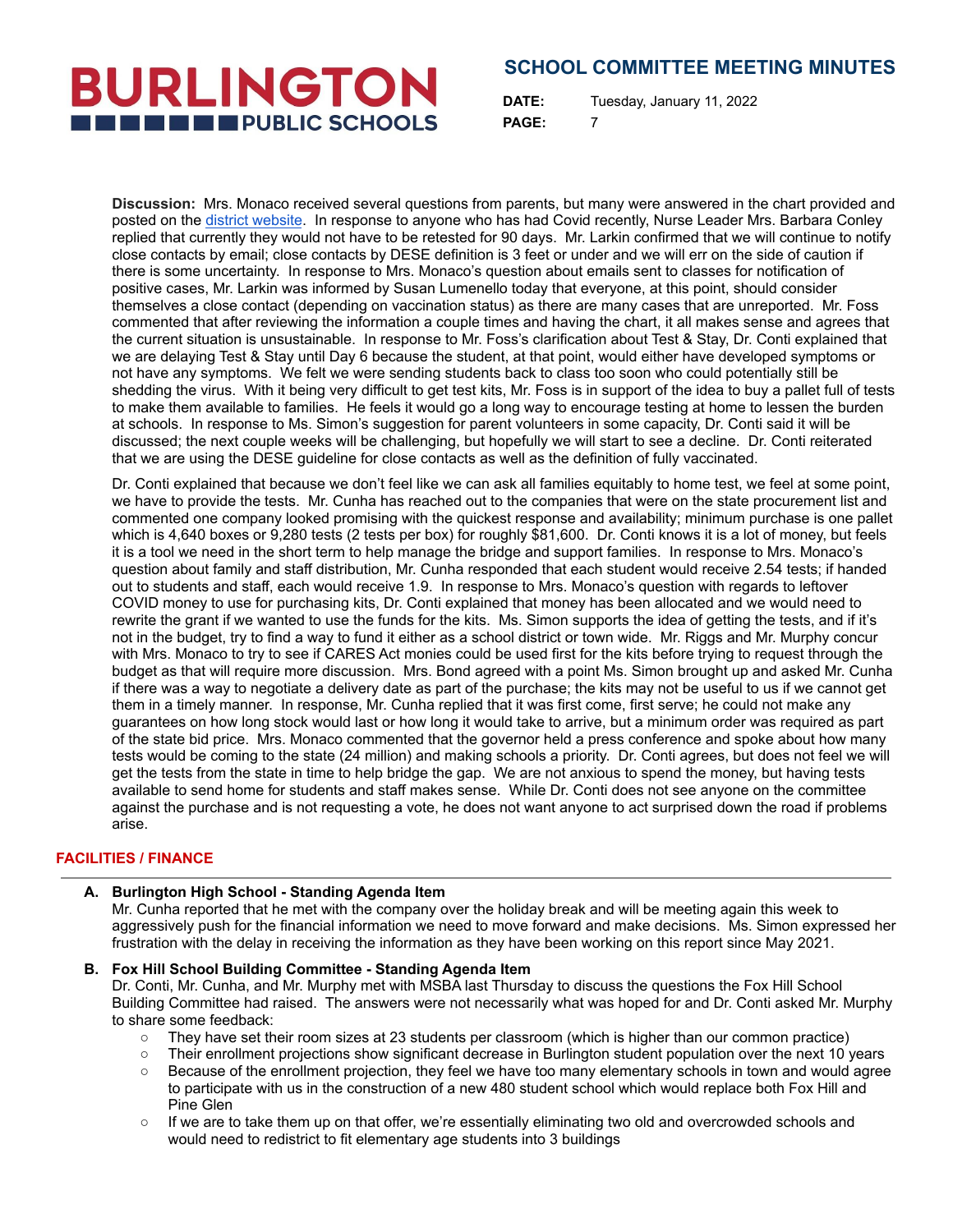**DATE:** Tuesday, January 11, 2022 **PAGE:** 8

Dr. Conti reviewed the consolidated model provided by the MSBA that would take place in 7-8 years. They would close Pine Glen and would increase Francis Wyman population from 518 to 635 students, the new Fox Hill would be 480 students, and Memorial population would increase from 410 to 480 students. Rebuilding Fox Hill with MSBA as a partner with their current grant process would mean changing the entire elementary configuration. Dr. Conti commented that although there is nothing inherently wrong with the MSBA model, it just may not be for our community. This is the appropriate time in the process to talk about enrollment. Dr. Conti confirmed with Mr. Cunha that their board meeting was delayed; there's one in March and one in April and we could ask for an extension if we need to involve other committees.

**BURLINGTON** 

**THE THE PUBLIC SCHOOLS** 

In response to Mrs. Bond's question about miscommunication or discrepancies, Mr. Cunha confirmed that we double checked and no discrepancies were found in the information we provided to them for enrollment and number of classrooms. Mr. Cunha explained that future conversations would include the use of that space or additional spaces for different programming. To help clarify some confusion with how MSBA counts classrooms and classroom space for other programs, Mr. Cunha explained that the number of K-5 classrooms that we have enrolled is the number that is reported and MSBA has on file. Other classroom space for other programs is also noted to MSBA, but not included in the classroom count. Dr. Conti explained that we have roughly 97 elementary homerooms across our 4 elementary schools and in the MSBA model they're proposing, we should have 78 so that would be 19 fewer homerooms if all the kids were evenly distributed.

The school committee is proposing two warrant articles: (1) a warrant article that keeps us in the grant program with language required by the MSBA and then (2) a warrant article that allows us to continue to make progress on Fox Hill without the MSBA. While a vote is not necessary tonight, the next school building committee is January 18th and Town Meeting will be held on January 24th. Having been through the process before with Memorial and Marshall Simonds, Mrs. Monaco feels their process and modeling has changed and may not work with Burlington. She made it clear that the board has already voted unanimously to maintain 4 elementary schools. Mr. Murphy added that if we were to choose to forgo the MSBA partnership for the elementary level, that it does not preclude us from going back and trying to get support for the high school project. Ms. Simon is frustrated with the MSBA process so far as it seems like they are going to tell us how to run the district and change the values and priorities that we've set. She and others do not have confidence that their enrollment projections are correct as they were incorrect for Memorial.

Dr. Conti explained that MSBA makes a clear distinction of the definition of enrollment so they will build space for programming, but their definition of enrollment is how many classrooms we need for the core program. Dr. Conti reminded us that what they will ask Town Meeting to vote on is the total cost of the project, not just the town's contribution. Using Mr. Murphy's figure of \$40,000,000 to build a new school, Dr. Conti explained the town would have to approve expending \$40,000,000 and then the state will come in and reimburse. They have processes in place to protect the state from overbuilding. Dr. Conti suggested holding a special school committee meeting next Tuesday after the building committee meeting to review and discuss the warrant articles before Town Meeting. Ms. Simon does not want people to think that we are turning down free money; it's money that comes with lots of strings attached and involves changing our entire educational system in Burlington. Mr. Murphy explained that what we have on the table are two alternate possibilities depending on what route we wind up going. Like any warrant article, Town Meeting approves a warrant article, but the money is not spent if the purpose of the warrant article doesn't come to fruition. Mr. Murphy agrees with everything that has been said; and maybe we will have to walk away from the MSBA money on this project, but he does not feel comfortable doing so until he gets some feedback and input from the town's financial team. This may be a bigger hit than they had budgeted for, and he wants to make sure we can handle it.

Another factor, Dr. Conti noted and confirmed with Mr. Cunha, is that we have an active SOI (Statement of Interest) for Burlington High School submitted and the plan to notify us whether we're approved or not is in April possibly before May's Town Meeting. We clearly have a need for both Fox Hill and the High School and we do not want to forget about Pine Glen. The feedback Dr. Conti has received from MSBA with regards to the high school is that it is a very good project, and it is more than a repair. Given the cost to build a new high school, they would actually renovate. Ms. Simon requested that when there is a meeting with the budget people on the town side to discuss both the high school and the Fox Hill project.

In response to Mrs. Monaco's question with regards to the benefit of a postponement, Dr. Conti explained that we may know the status of the high school project by that time. He also noted that MSBA rarely approves two projects in the same community. The extension of time will give us a chance to have more conversations. Dr. Conti reiterated that no one is questioning the need for a new Fox Hill, it is about the pathway to get there. Mr. Cunha explained that our feasibility window is 270 days and on February 22nd is when our window ends. If we don't decide to accept or approve or negotiate with their enrollment numbers, we will need to apply for an extension in order to keep that process going.